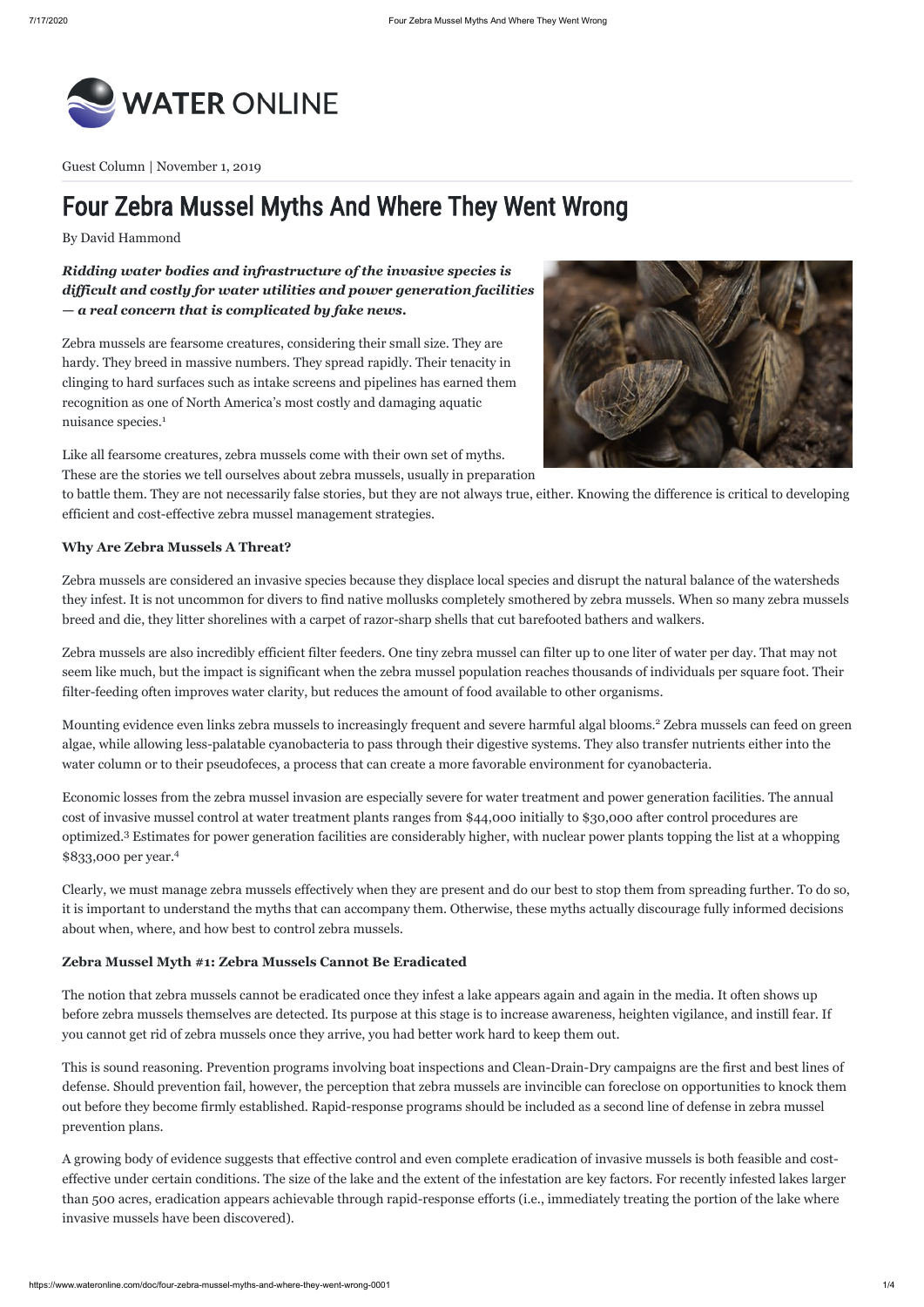#### 7/17/2020 Four Zebra Mussel Myths And Where They Went Wrong

Rapid-response projects using chemical molluscicides have usually proven successful at eradicating invasive mussels within the treatment area. Zebra mussel larvae, called veligers, are actually very weak. Many introductions fail and die out. Even small additional pressures on a young population can prevent it from gaining a permanent foothold, especially if enacted within weeks or months, as opposed to years. Targeted treatments can fall short of expectations, however, if the treatment area is not large enough, and zebra mussels are later discovered outside the treatment zone.

Even when zebra mussels are discovered in more than one part of a lake, it does not always follow that there is a firmly established and reproducing population. Genomics research has taught us that invasive mussels may well come from more than one vector. This is 5 important because discovery of more than one group of mussels in a lake is sometimes used as a justification for canceling proactive control measures. Rapid-response efforts ought to remain on the table in these cases.

Lakewide treatments are more economical and practical for lakes of 500 acres or fewer. In 2010, the Army Corps of Engineers drained a 337-acre lake in Omaha, NE, to expose and kill zebra mussels. Although veligers were detected five years later, most people familiar with the case believe they were reintroduced after the lake was replenished.

Potash has also been used to successfully eradicate invasive mussels from small lakes. Its cost is approximately four to 10 times that of ionic copper, and the molluscicidal effects linger for 10 to 30 years. Invasive mussels are unlikely to recolonize during this time frame, but neither will native mussels, crustaceans, or non-target zooplankton sensitive to high salt concentrations.<sup>7</sup> These ecological tradeoffs need to be considered, but potash is a viable option in some situations.

We are still relatively early in the learning curve of eradication experiences. Each project brings new lessons and insights, and there is tangible evidence that control is possible. Unfortunately, lakes larger than 500 acres that are fully infested are not currently good candidates for eradication. In those lakes, we must instead learn how best to manage invasive mussels.

# **Zebra Mussel Myth #2: Zebra Mussels Must Be Eradicated**

Once zebra mussels or quagga mussels are widely distributed throughout a large lake, there is little hope for eradication with currently available methods. In these cases, it is important to let go of the myth that invasive mussels must be eradicated. This myth feeds a common, but mistaken, perception that control measures are costly and futile once invasive mussels are firmly established.

Managing zebra mussels in vital infrastructure such as water treatment plants obviously requires a more practical strategy. Intake structures and pipelines occupy only a small portion of most lakes, yet they attract large populations of invasive mussels. Targeted control of zebra mussels in these spaces is often the best that can be done and all that is necessary to keep water flowing.

Draining is not always practical, of course, but there are less-dramatic and less-drastic ways to eliminate invasive mussels. The Susquehanna River Basin Commission recently eradicated quagga mussels from an entire lake in Pennsylvania using a low-dose, ionic copper treatment. Posttreatment eDNA analyses and in situ sampling confirmed that the treatment eliminated the quagga mussel infestation with minimal impact on the lake's rich population of fish and other organisms. At 29 acres and 115 feet deep, the Pennsylvania lake is believed to be the largest waterbody from which quagga mussels have ever been eradicated. 6

This is Dave Taylor's approach. Taylor directs the Waurika Lake Master Conservancy District in Oklahoma. The WLMCD supplies water to six neighboring cities through 100 miles of pipeline extending from Waurika Lake. An unchecked zebra mussel infestation at the source would be devastating, but eradication from the lake is impractical. The lake covers thousands of acres and the cost to eradicate has been estimated at \$12 million. Instead, the district treats its raw water for zebra mussels as it enters the pumping station. This prevents zebra mussels from colonizing the pipelines and infesting downstream water treatment plants, while keeping operating costs low.

A similar approach to high-value recreational areas makes better sense, both economically and environmentally, than simply canceling all control efforts once zebra mussels are established. Seasonal or periodic efforts to knock back zebra mussels around docks, marinas, and beaches could preserve these spaces for human use, while reducing the overall impact of the infestation on a lake's ecosystem. The same method that keeps zebra mussels out of water destined for our taps could help keep our beaches free of razor-sharp shells.

# **Zebra Mussel Myth #3: Zebra Mussel Control Systems Should Be Engineered**

Good engineering is absolutely vital for the smooth operation of any water treatment plant or power generation facility, but time and zebra mussels wait for no one — not even engineers. Developing and installing new technologies takes time — sometimes years. Without immediate control measures in place, zebra mussels have that much more time to wreak havoc.

A single female zebra mussel can expel 40,000 eggs in a reproductive cycle and up to a million in a spawning season. The density of a zebra mussel colony can exceed 100,000 mussels per square meter. Their ability to multiply exponentially can quickly add up to disaster for unprepared utilities, especially in warmer climates, where spawning can occur year-round.

Early detection and rapid response are critical. As invasive mussels colonize new territories, it is not uncommon for utility staff to be mulling over control options when mussels are suddenly found deep within the pumping and treatment infrastructure. Engineered solutions like antifouling screens can take months to design and install and still leave downstream processes vulnerable. Prevention and control plans should account for this reality by including more immediate zebra mussel mitigation strategies.